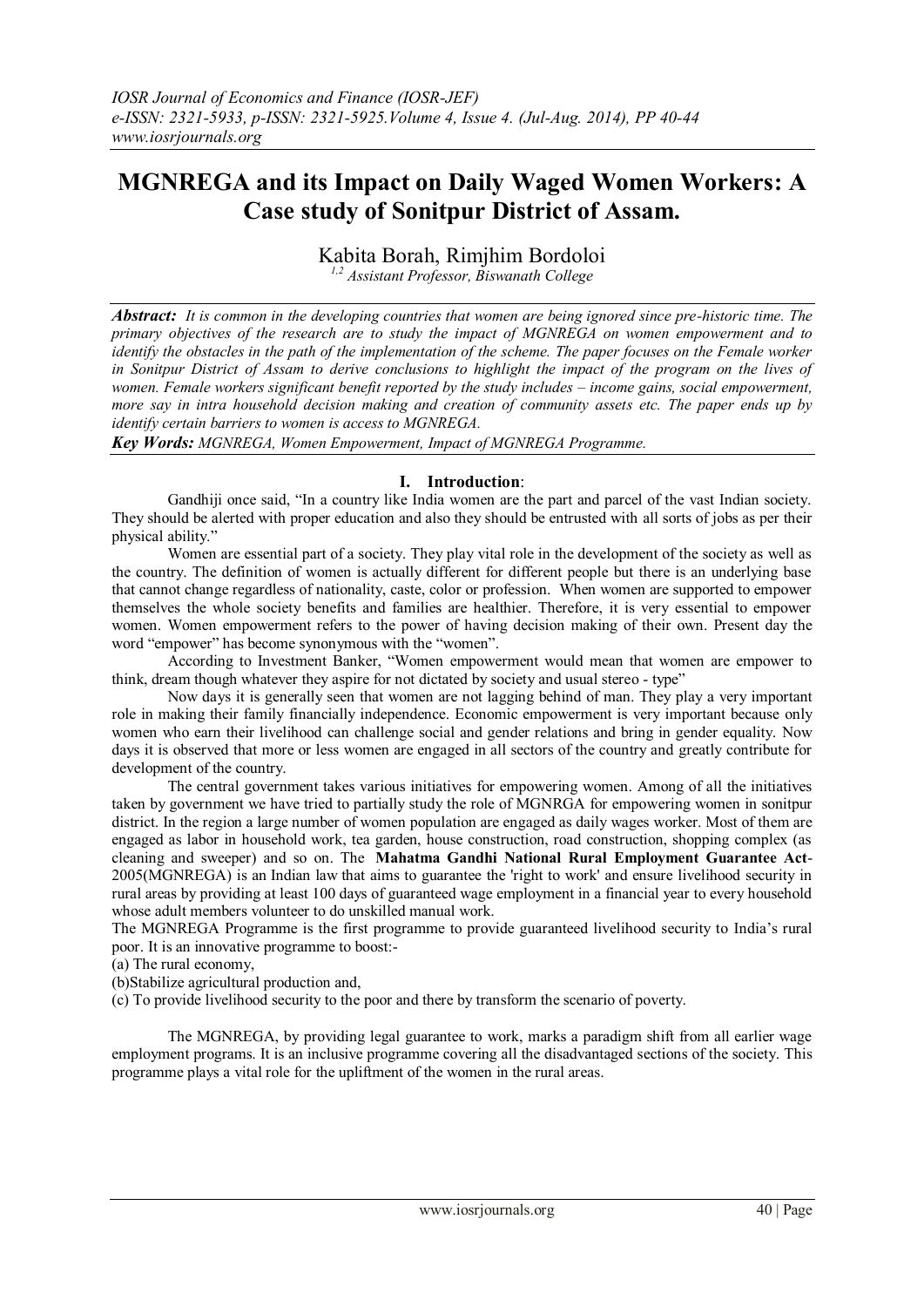## **II. Methodology**:



#### **a) Study Area: Sonitpur District**

|                                                                         | No of village Selected and their nature of No of Women Workers |               | Total no of Workers selected |
|-------------------------------------------------------------------------|----------------------------------------------------------------|---------------|------------------------------|
| <b>Blocks Selected</b>                                                  | Works                                                          | selected      |                              |
| Behali                                                                  | 3 (Road Construction)                                          | $\mathcal{D}$ | 45                           |
| Biswanath                                                               | 3 (Flood Control and Dike construction)                        | C             | 45                           |
| Naduar                                                                  | 3 (Irrigation & Water Supply)                                  | $\mathcal{D}$ | 45                           |
| Balipara                                                                | 3 (Construction of Govt Houses)                                |               | 45                           |
| Total nos: of Workers Selected from 4 blocks (sample size)<br>$N = 180$ |                                                                |               |                              |

The study has been carried out in the sonitpur district of Assam. As per the 2011population census it is spread over an area of 5324 sq/km with a population of 16, 77,874. The district is bound by Arunachal Pradesh on the North, Morigaon, Jorhat and Golaghat district on the south, Lakhimpur District on the east and by Darrang District on the West. The people here are not a homogeneous lot. It consist of Assamese, Bengalis, the Nepalis, the Adivasis , the Muslims and the tribes such as Bodos, Mishings etc.

#### **b)** Sample Units:-

There are 14 blocks in sonitpur district of Assam. Out of 14 blocks a sample of 25%, which account for 4 blocks are being chosen as the area for drawing sample. In forming the sample of blocks, care has been taken on the basis of demography, location specific feature, etc. to give fair representation of the district. The distribution of the samples has been detail in below in:-

The study is based on both primary and secondary data. Primary data has been collected through structured and unstructured questionnaires/schedules. And secondary has been collected from publication of various bodies data published by research investigators, data published by technical journals and various necessary websites, periodicals, bank report .Collected data has been tabulated in systematic way and treated them with different statistical methods so that certain pattern or relation can be derived.

In the region a large no of women population are engaged as daily wages worker. Most of them are engaged as labor in household work, house construction, road construction, shopping complex (as cleaning and sweeper) and so on.

### **III. Objectives of the study**:

This paper studies a lot of things relating to the MGNREGA and women empowerment. Keeping views on all of this aspect following few selective objectives are taken in to consideration:-

a) To study the impact of MGNREGA programmers on the life of the respondents.

b) To identify the obstacles in the implementation of the scheme.

c) To suggest suitable measures for its effective implementation.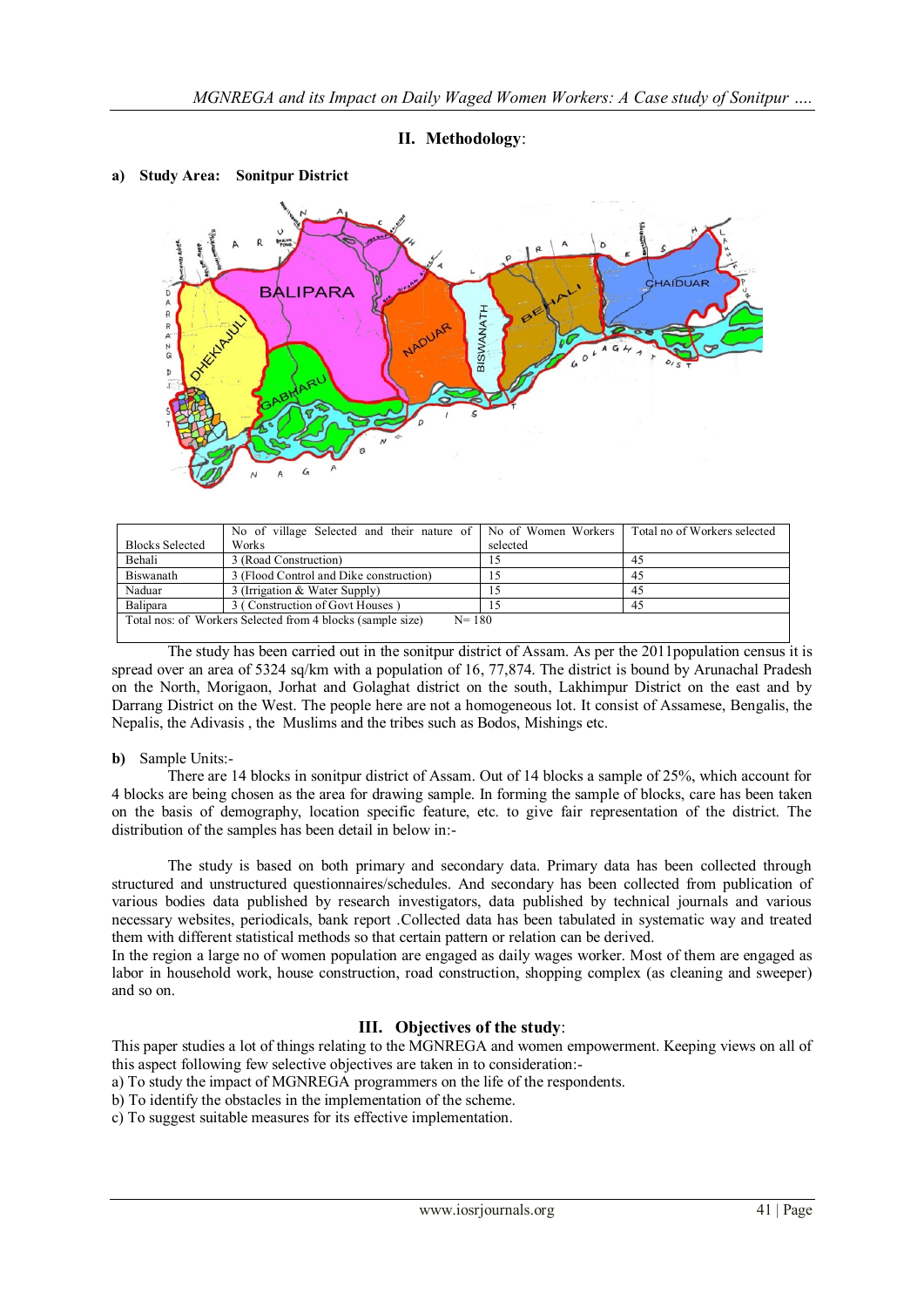## **IV. Summary of findings:**

Women make up 52% of our country's population. Hence there can be no progress unless their needs and interest are fully met. Empowerment would not hold any meaning unless they are made strong and alert and aware of their equal status in the society. There is much that the MGNREGA promises from the perspective of women's empowerment as well. The various impacts of MGNREGA on women are discussed below:-

a) **Increasing income:** One of the main aims of MGNREGA is to increase the participation of women in household income-generation. It has been observed that MGNREGA helped to put cash incomes into the hands of women that create a greater degree of economic independence among women. The survey data (both qualitative and quantitative) suggest that women workers are more confident about their roles as contributors to family expenditure and their work decisions, and that they are also becoming more assertive about their space in the public sphere. It has been found that in sonitpur district the total number of women employment increases from 4.68 lakh in 2010-11 to 5.22 lakh in 2011-12. This indicates that the purchasing power capacities of the women workers have increased.

b) **Consumption Smoothing:** Inevitably, women's MGNREGA earnings are increasing their contribution to household income. From the survey it has been found, a large majority (72 per cent) of the respondents said that they spent wages earned at MGNREGA works on regular food and consumer goods. The increased income locally available through MGNREGA work, they felt, was helping ensure at least two regular meals a day. It could reduce infant malnutrition through positive effects on household's food security and infant feeding.

c) **Lower Indebtedness:** MGNREGA helps to reduce the burden of debt of the women worker to some extent. From the survey, 30 per cent of the respondents said that they had spent their wages on repaying small debts. It also helps them to keep themselves away from the clutches of local moneylenders. But the amount earned through MGNREGA is not sufficient to repay debt.

d) **Enriching Literacy:** MGNREGA helps to improve the education level of the women. The percentage of literacy rate increases gradually through the MGNREGA act. A significant percentage of workers – almost 34 per cent spent their MGNREGA wages on their children's education. According to 2011 population census, the female and male literacy rate of sonitpur district is 63.53% and 76.98% respectively. The 2011 Census report of Assam highlighted an encouraging rise from 54.61 per cent in 2001 to 66.3% in 2011, showing a sharp rise of about 13 per cent in the female literacy rate.

e) **Improved Healthcare:** Through the employment guarantee act, in the study areas, the health condition of the poor people in both rural and urban areas are improved. A large expenditure regularly met through MGNREGA wages is health care, with around 40 per cent of the respondents having spent earnings on this. Therefore the health condition of the selected areas are seen a lot of improvement after implementation of MGNREGA act. This act also provides medical facilities, drinking water facilities, fooding to the worker's children etc. during the working hours.

f) **Poverty neutralization:** Before implementation of MGNREGA act it is noticed that the standard of living of the poor people in sonitpur district are very miserable. After the implementation of the act the condition of rural people are improved .From the collected data it is seen that in 2010-11 the total number of job card issued 2.13 lakh which is increased to 2.22 lakh in 2011-12, again it further increased to 2.24 lakh in 2012-13. From this we can say that the numbers of employees are increased. This ultimately increased the income of the people and helps to reduce the poverty level. As a result the living condition is also improved as they are able to develop their sanitation facilities, drinking water, nutrition level, electricity and so on.

**g) Community-Level Effects:** Women's participation at the local or district level of governance process is low in spite of 73rd Amendments of the Constitution. But women participation has increased after the implementation of MGNREGA in many areas. A large number of women workers attended the gram-sabha meeting held in connection with MGNREGA. Community level empowerment of women is one of the great achievements of this Act.

**h) Intra-Household Effects:** Women play a major role in raising the economic resources for their family but their contribution remains uncounted because of their performance is not considered monetarily (unpaid work). In rural areas, the dominance of male in intra-household decisions has been seen. MGNREGA has significant impact in converting such unpaid work of women into paid work and widen the scope of decision making role of women in household matters. As the wages are paid through formal institutions, the intra-household status of women increases and they can control cash resources because withdrawn can be made only as per her own decision.

All this taken together seems to sketch out the beginnings of a marked shift from the previous role of women. While women's labor (farm and non-farm) has always been an essential component in the functioning of rural households, it has been made invisible due to the absence of any monetary remuneration. By putting cash earnings in women's hands, MGNREGA has both increased and diversified the contributions that women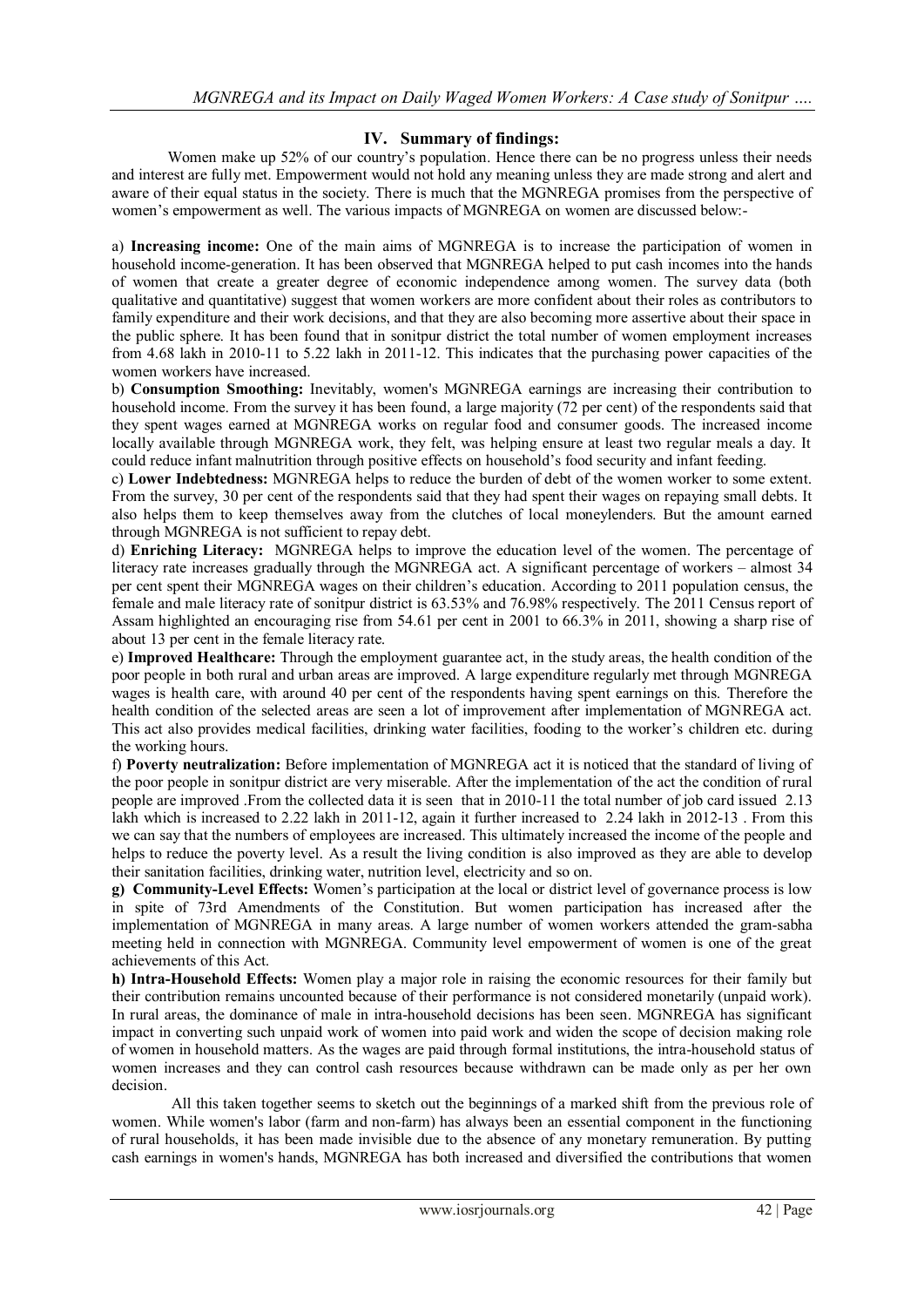are making to household incomes as wage earners. The impacts of MGNREGA on women empowerment are discussed with the help of the following Bar diagram:



# **V. Major Loopholes in the Existing Scheme**

This act stipulates that wages will be equal for men and women. It is also committed to ensuring that at least 33% of the workers shall be women. By generating employment for women at fair wages in the village, MGNREGA can play a substantial role in economically empowering women and laying the basis for greater independence and self-esteem. However MGNREGA also suffers from some serious limitations:

● **Staff training and administrative set up:** In general there is shortage of field staff and proposal for sanction of staff are pending for approval of the state government. CAG Report, 2007 has singled out lack of dedicated administrative and technical staff for NREGA as the key constraint responsible for procedural lapses.

● **Non-availability of Child Care Facilities**: One of the major shortcomings of the Act is non-availability of child care and raring facilities at the work site even though the Act includes this provision. Different studies show that women remained worried about their children while they are working at MGNREGA worksite even some women do not accept the job facilities of MGNREGA because of non-availability of proper child care facilities.

● **Poor worksite facilities**: MGNREGA funds have been allocated for the provision of safe drinking water, resting place, changing room, first aid, recreational facility for children etc. From the survey it is found that except drinking water facility all other facilities were generally absent. The working women are not satisfied and they said that they had not got any other facility provided by MGNREGA.

 **Delay in Payments**: Delay in payments is also responsible for poor participation of women particularly in case of single women if they are the main earners in the family.

● **Low level of awareness:** In Assam women participation is low because of low level of awareness about the process and entitlements of the programme. Many of the male folks have withdrawn from agricultural activities and joined works in MGNREGA. This vacated space in agriculture has been occupied by the womenfolk and this scene is in study areas.

# **VI. Suggestions:**

Though the vital causes of suffering shown above are before our eyes these can be reduced easily if the schemes and its execution are reviewed frequently and in such cases if lapses are seen they should be immediately rectified. Regarding this, the followings suggestions are given:-

- The employees related with the schemes should be devoted, dutiful and they must have positive vision of their own.
- State MGNRGEA has much more to do to strengthen the Panchayati Raj System, curtailment of direct intervention of other departments or agencies associated with it, would be a welcome step in this regard. The village administration should be brought down to Taluka level or lower level so that all the development programmes under MGNREGA can reach the villages situated at a distance from Development Block.
- Auditing may be done through an extra government agency in addition to Gram Panchayat to check mishandling of fund.
- Panchayat should be empowered financially and job responsibility should be distributed to all the elected members.